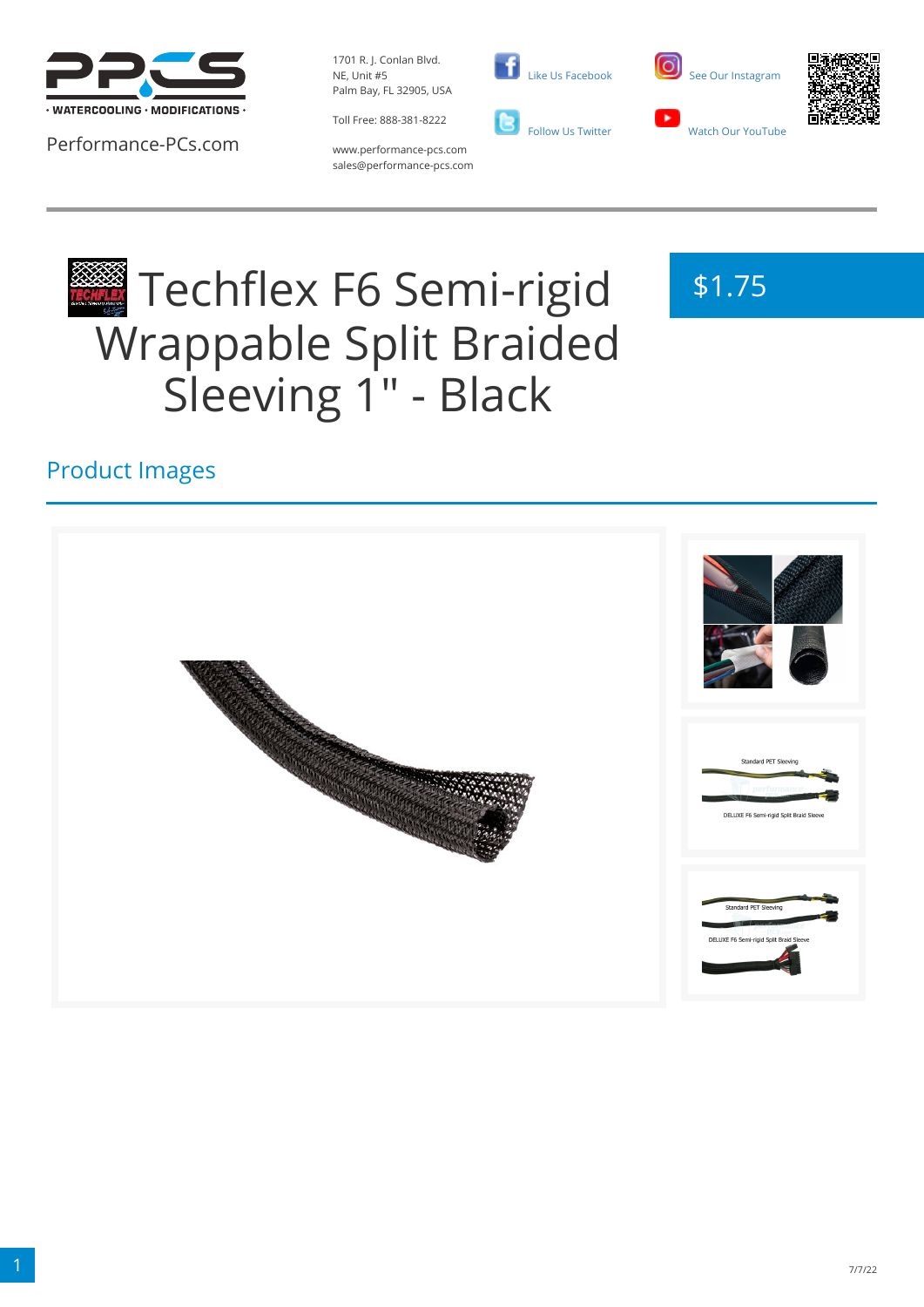

## Short Description

Techflex F6's unique split, semi-rigid braided construction makes it the ideal solution for situations where ease of installation is of primary importance. The lateral split allows the tube to open up to accommodate a wide variety of bundling requirements, and the semi-rigid braid configuration simply closes around the entire installation without the need for any additional fasteners (Velcro, tape, etc.)

## **Description**

Techflex F6's unique split, semi-rigid braided construction makes it the ideal solution for situations where ease of installation is of primary importance. The lateral split allows the tube to open up to accommodate a wide variety of bundling requirements, and the semi-rigid braid configuration simply closes around the entire installation without the need for any additional fasteners (Velcro, tape, etc.)

The 10 mil PET braid is lightweight, quiet and flexible. The 25% edge overlap (at nominal diameter) allows coverage around inline plugs, connectors and splices.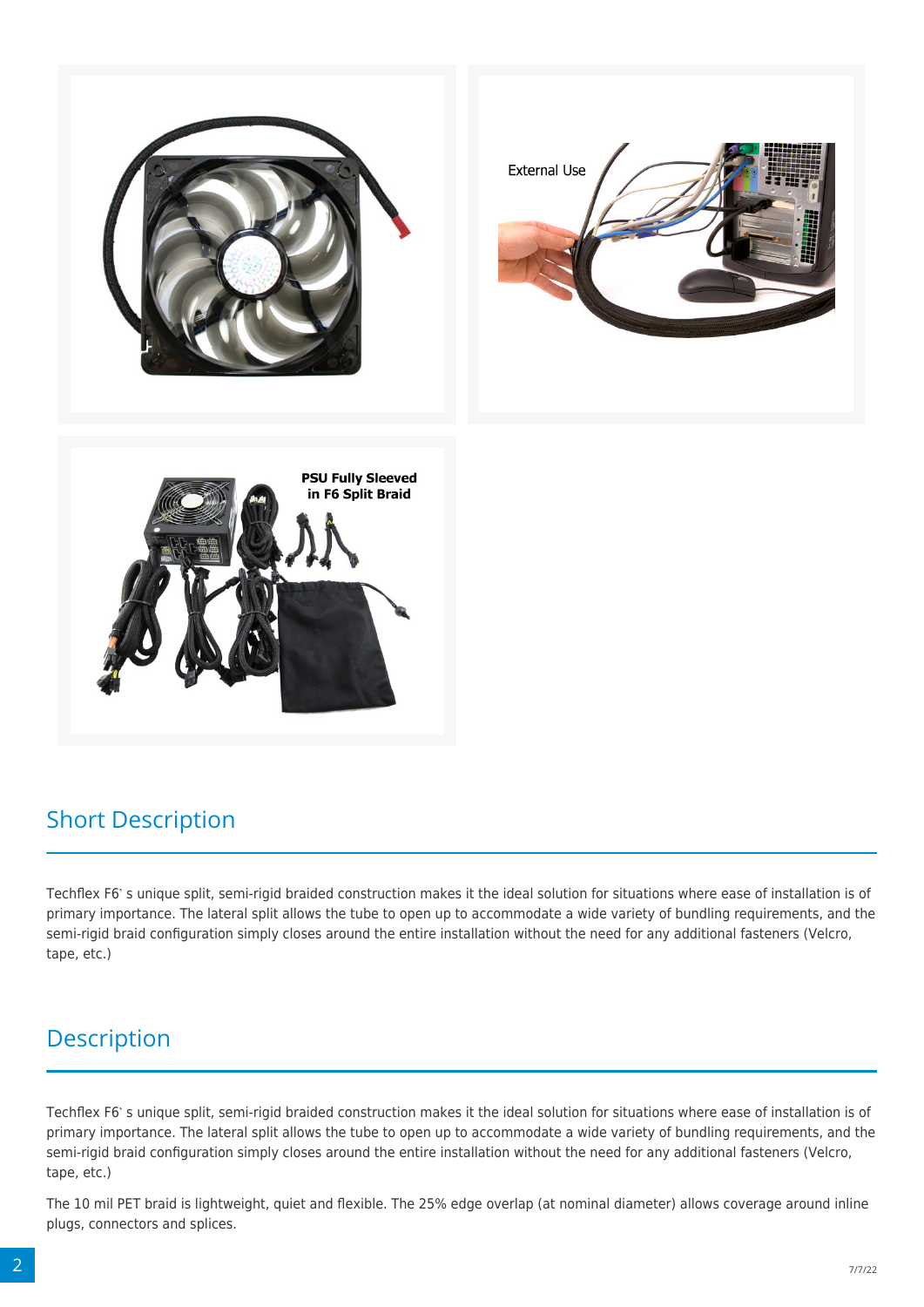F6 will bend to a tight radius without distorting or splitting open and, unlike full rigid tubing, will not impair or affect the flexibility of harnesses.

This New sleeving is the BOMB for those of you that do not want to take your connectors off your PSU and cables! This stuff goes on easy as pie and looks even better than standard PET because it is NOT SEE THROUGH!!! You can use this with a zip tie to secure or you do not have to use anything on the ends f you wish. You could even use this great stuff with heatshrink on the ends to have that real finished look and, again. NOT SEE ANY OF THE WIRES INSIDE! This is great stuff and highly recommended by PPCS. IF you are in a hurry to sleeve up your PSU or case and want a nice finished look then this is the sleeve for you!

The large overlap allows easy installation over splices and inline connectors without exposing wires and cables.

This product is sold and priced BY THE FOOT. The is cut to order and non-returnable for any reason.



#### Uniquely Designed Split Tube, Semi-Rigid Braided Sleeving

F6's unique split, semi-rigid braided construction makes it the ideal solution for situations where ease of installation is of primary importance.

The lateral split allows the tube to open up to accommodate a wide variety of bundling requirements, and the semi-rigid braid configuration simply closes around the entire installation without the need for any additional fasteners (velcro, tape, etc.)

The 10 mil PET braid is lightweight, quiet and flexible. The 25% edge overlap (at nominal diameter) allows coverage around inline plugs, connectors and splices.

F6 will bend to a tight radius without distorting or splitting open and, unlike full rigid tubing, will not impair or affect the flexibility of harnesses. F6 allows for the addition or removal of wires without disassembly.

As easy as installing F6 is. we've made it even easier to cover long lengths of wire or cables quickly and



### Features

Features:

- Easy, Cost & Labor Effective Installation
- More Flexible Than Split Convoluted or Spiral Wrap
- Soft and Quiet In High Vibration Uses
- 25% Edge Overlap
- Cut & Abrasion Resistant
- Chemically Inert
- Halogen Free
- Retains Shape and Rigidity Throughout -75°C to 125°C Temperature Range
- Melt Temp 230°C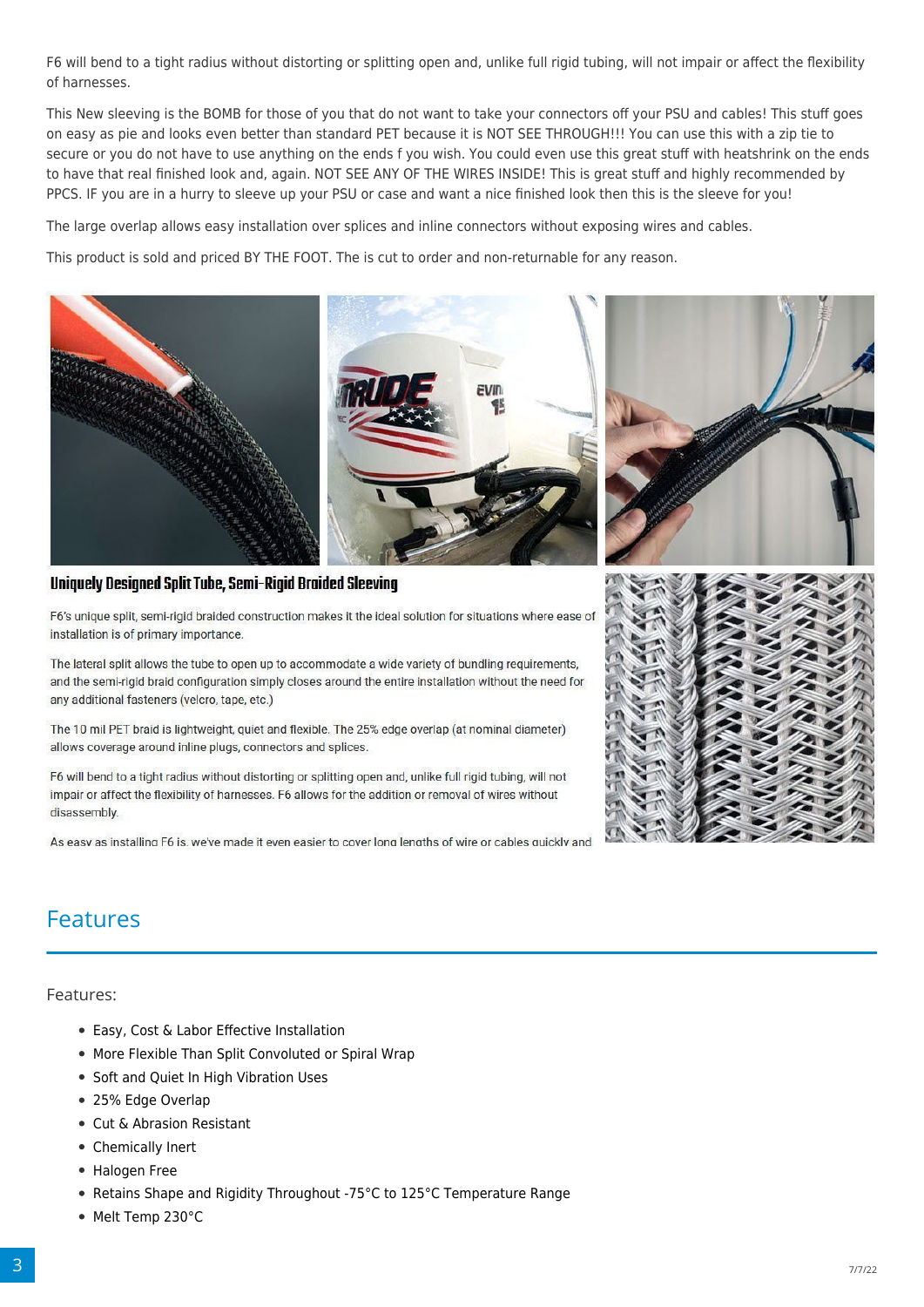#### Cutting With A Hot Knife

To ensure a frayless, professional end on any installation, it is recommended that expandable braided sleeving be cut with a hot knife, rope cutter, or similar tool. We offer a wide variety of Hot Knives for different applications, including handheld knives, table knives, and replacement blades. You can find a guide to properly using a hot knife for the cutting of braided sleeving at Wirecare.com's Learning Center.

#### Why Use Braided Sleeving?

We believe sleeving is the best of all worlds when it's time to deal with harnesses, snakes and bundles, and we want to convince you that some type of sleeving will be the perfect balance of economy, ease of use and long term usability for your applications. Unlike other products designed for cable management, expandable sleeving is quick and economical to install on applications of virtually any length. In addition, the reduced weight and volume of sleeving is negligible to the overall diameter and weight of the application. The visual appeal of braided sleeving is an important factor as well. Many companies and individuals the world over use Techflex brand braided sleeving for their wires, tubes, cords, and more. For professional applications, home installations, and even arts and crafts projects, Techflex braided sleeving is your best solution!

#### Using The F6 Installation Tool

The F6 Split Sleeving Install Tool eliminates the mind-numbing process of applying self wrapping sleeving to long cable bundles. With the Flexo F6 Rapid Install Tool, the process is dramatically sped up, considerably reducing labor costs and work time. The tool is easy to use, and comes in several sizes for different braiding sizes. Simply slide the desired length of cables inside the chamber of the installer, twist closed the barrel of the device, place the desired sleeving onto the nub of the tool, then slide the tool along the length of the application.

Terminating With Heatshrink Tubing

Heatshrink Tubing is the ideal way to create a tight, professional finish on any wire, hose or cable management project. Once shrunk, the tubing will hold its reduced state, even at elevated temperatures. This application can be used to protect, color code, brand, or secure ends or sections of braided sleeving. A Heat Gun is required to properly apply heatshrink tubing. You can find a guide to the proper technique for working with heatshrink tubing at Wirecare.com's Learning Center.

## Specifications

Specifications:

- 25% edge overlap
- Braided from 0.10" PET Monofilament Yarns
- Halogen Free RoHS Compliant
- FAR 25, FMVSS 302 Approved
- Melt Temp: 446°F/230°C
- Operating Temps: -94°F to 257°F (-70°C to 125°C)